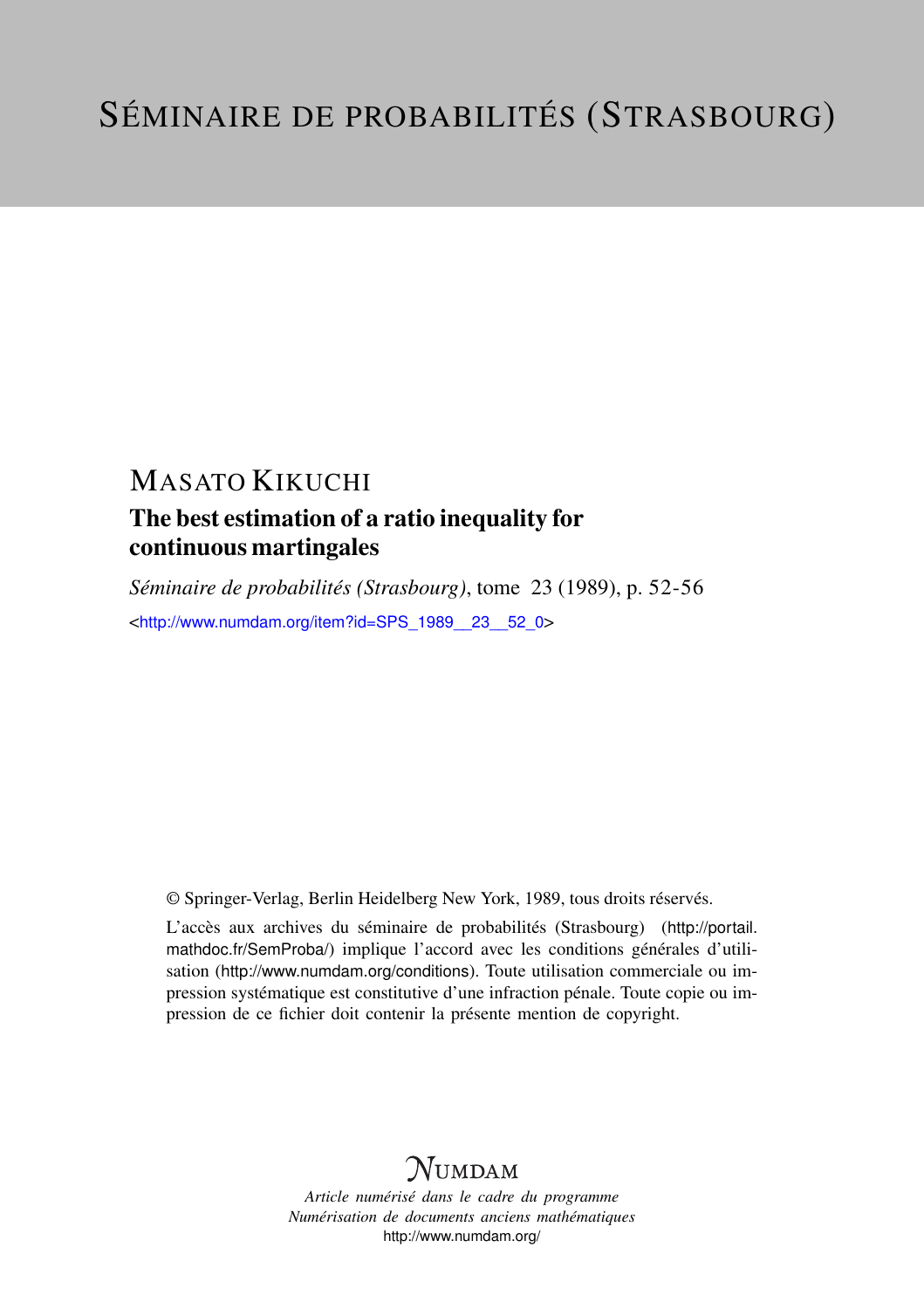### THE BEST ESTIMATION OF A RATIO INEQUALITY FOR CONTINUOUS MARTINGALES

#### M. Kikuchi

Let  $M = (M_t)$  be a continuous local martingale with  $M_0 = 0$ .<br>his note, we deal with such a [local] martingale only. In In this note, we deal with such a [local] martingale only. [2] we have proved that if  $\alpha < 1$ , then the ratio inequality

$$
E\left[^p_{\infty} \exp\left\{\alpha \left(\frac{^{\frac{1}{2}}}{M^*}\right)^2\right\}\right] \leq C_{\alpha, p} E\left[^p_{\infty}\right]
$$

is valid for every  $p > 0$ . Our aim here is to establish the inequality corresponding to the case where  $\langle M \rangle_{\infty}^{\frac{1}{2}}$  and  $M^*$  are interchanged in the above. For this purpose, we need a good- $\lambda$  inequality involving  $\langle M \rangle_{\infty}^{\frac{1}{2}}$  and  $M^*$ .

Theorem. i) Let  $0 < \alpha < \frac{1}{2}$  and  $p > 0$ . Then, for any continuous local martingale  $M = (M_t)$ , we have

(1) 
$$
E[M^{*P} \exp{\{\alpha \left(\frac{M^{*}}{\sum_{i=1}^{N} 2}\right)^{2}\}}] \leq C_{\alpha, p} E[M^{*P}],
$$

where  $C_{\alpha, p}$  is a universal constant depending on  $\alpha$  and p only. ii) If  $\alpha \geq \frac{1}{2}$ , the inequality (1) is false for any p > 0.

This research was partially supported by the Grant-in-Aid for Scientific Research (No. 63540156), Ministry of Education, Science and Culture.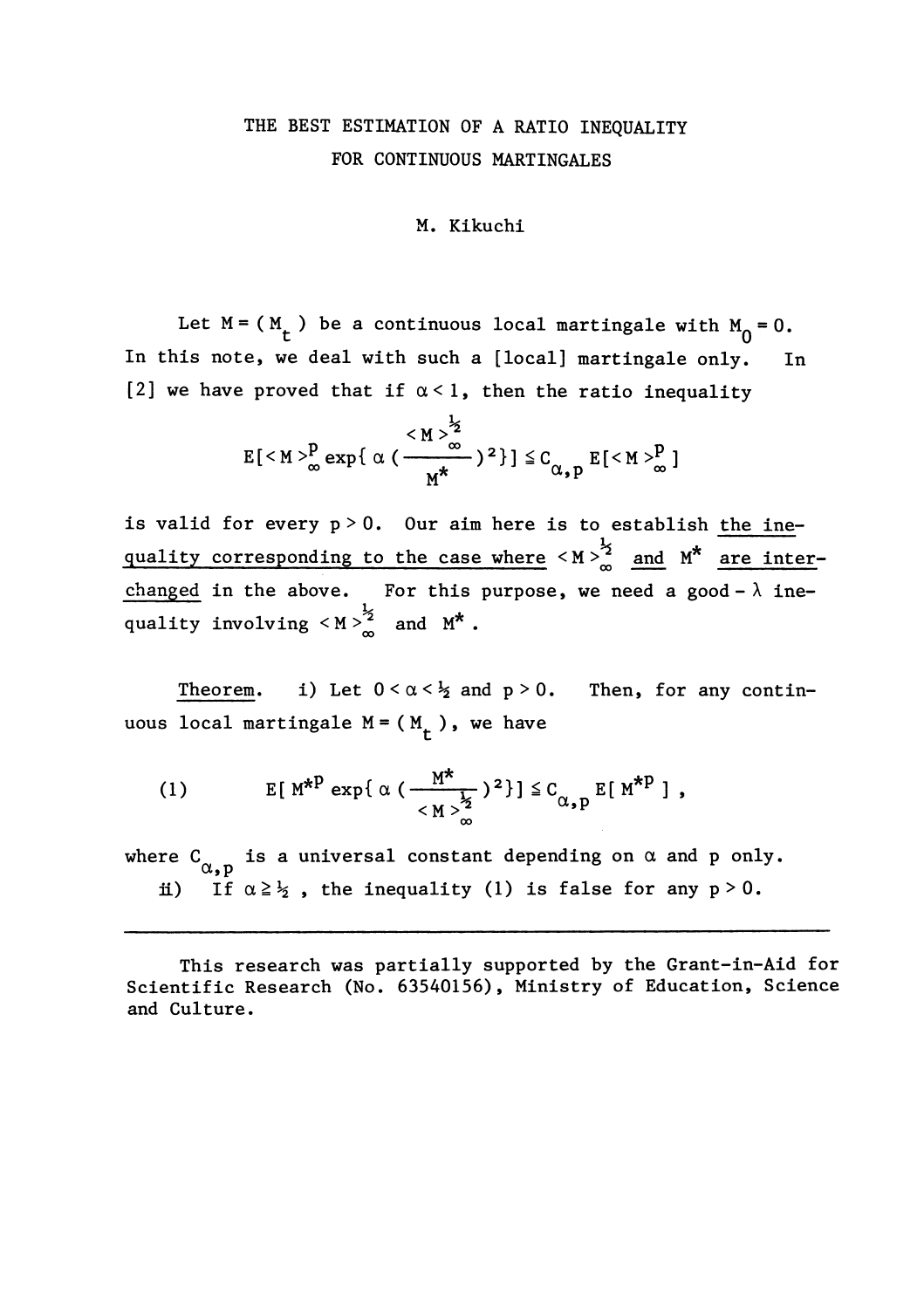First of all, we shall exemplify i). Let  $B = (B_t)$  be a one dimensional Brownian motion starting at 0, and let  $M_t = B_{t \wedge l}$  $(0 \le t \le \infty)$ . Since  $\exp(\frac{1}{2}B_1^2)$  is not integrable and  $\langle M \rangle_{\infty} = \langle B \rangle_1$  $=1$ , we find

$$
\infty = E\left[ \exp\left( \frac{1}{2} B_1^2 \right) : \left| B_1 \right| \geq 1 \right] \leq E\left[ M^{*P} \exp\left\{ \frac{1}{2} \left( \frac{M^*}{M \sum_{m=1}^{k_2} 2^2} \right) \right] \, .
$$

On the other hand, it is clear that  $M^* \in L^P$  for each p. It follows that the inequality (1) fails for any  $p > 0$  and  $\alpha \geq \frac{1}{2}$ .

Now, we shall prove i) of the theorem. For that, we need two lemmas. The following one is analogous to Corollary 1 in [3], and refers an integral inequality to a distribution function inequality

Lemma 1. Let X and Y be positive random variables. If there are two constants  $a > 0$  and  $c > 0$  such that

$$
P\{ X > \gamma \lambda , Y \leq \lambda \} \leq c \exp\{-a (\gamma - 1)^2\} P\{ X > \lambda \}
$$

holds for every  $\gamma > 1$  and  $\lambda > 0$ , then for each p > 0 and  $\alpha < a$  we have

$$
\mathbb{E}[\ X^P \ \exp\{\ \alpha\ (\ \frac{X}{Y}\ )^2\} \ ] \ \leq \mathsf{C}_{\alpha,p} \ \mathbb{E}[\ X^P \ ]
$$

where  $C_{\alpha, p}$  is a constant depending on  $\alpha$  and p.

Proof. Note that  $X = 0$  a.s. on  $\{Y = 0\}$  by the assumption. Let  $1 < \delta < \left(\frac{a}{\alpha}\right)^{\frac{1}{2}}$ , and for each  $i \in \mathbb{Z}$  and  $j \in \mathbb{N}$  let

$$
\Lambda_{\mathbf{i}\,\mathbf{j}} = \{ \delta^{\mathbf{i}-1} < x \leq \delta^{\mathbf{i}} \ , \ \delta^{\mathbf{i}-\mathbf{j}-1} < y \leq \delta^{\mathbf{i}-\mathbf{j}} \ \} \ .
$$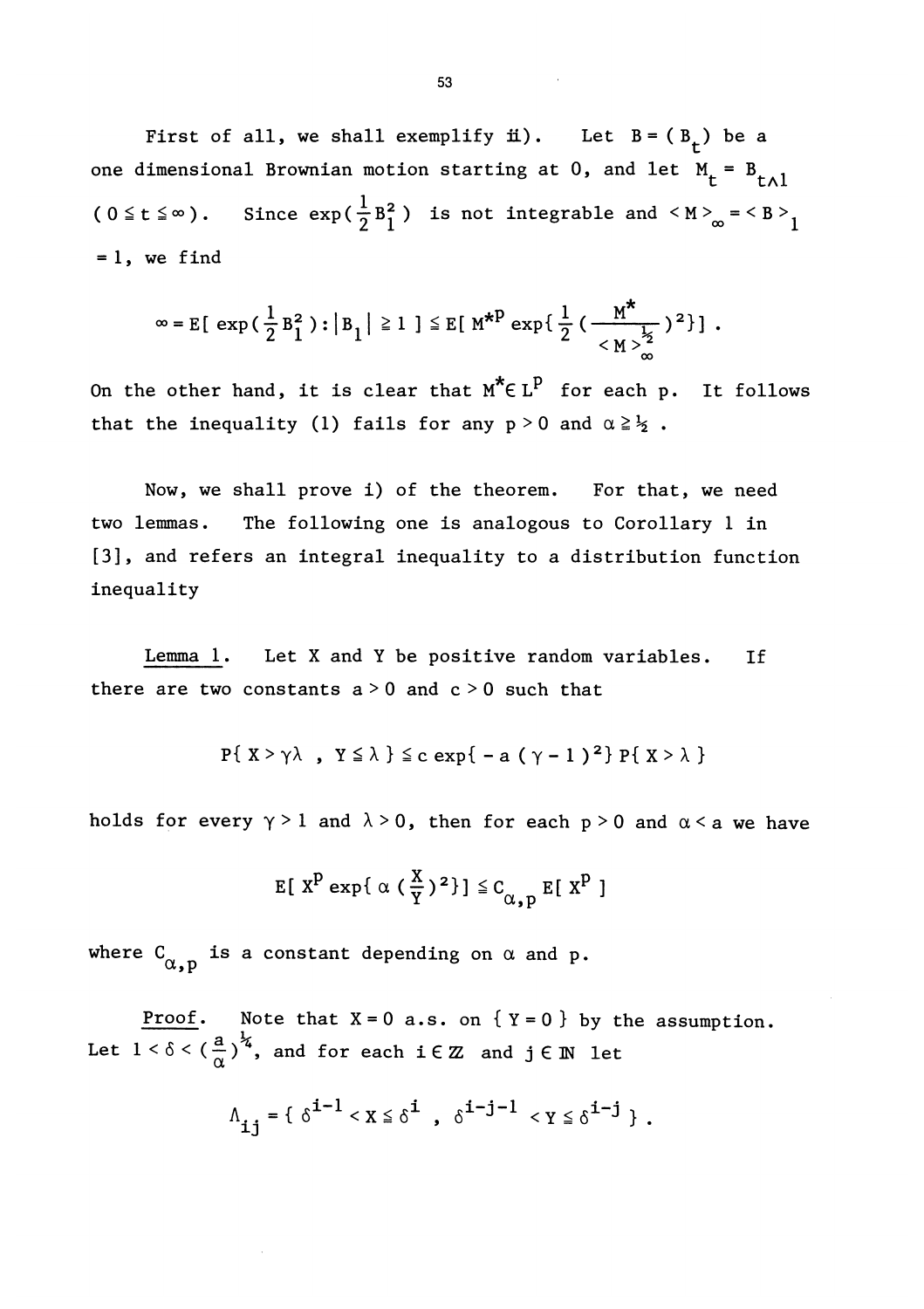Since the complement of  $\mathsf U\subset \mathsf U\,\,\wedge_{\,\,\mathbf i\,\,\mathbf i}$  is included in  $\{\,\,\mathtt Y=0\,\,\}\,\cup\,\,$ { $X \leq \delta Y$ }, we have  $i \in \mathbb{Z}$  j $\in \mathbb{N}$   $i^{1j}$ 

$$
\mathbb{E}[\ X^P \exp\{\alpha(\frac{X}{Y})^2\}] \leq \sum_{i,j} \mathbb{E}[\ X^P \exp\{\alpha(\frac{X}{Y})^2\}1_{\Lambda_{ij}}] + \exp(\alpha\delta^2) \mathbb{E}[\ X^P],
$$

so that, it is sufficient to estimate the sum of the expectations in the above. By elementary computation, we have

$$
\Sigma \ E[ X^{P} \exp{\{\alpha(\frac{X}{Y})^{2}\}}]_{\Lambda_{ij}}
$$
\n
$$
\leq \Sigma \ \delta^{p_{i}} \exp{\{\alpha\delta^{2j+2}\}} \ P\{ X > \delta^{i-1}, Y \leq \delta^{i-j} \}
$$
\n
$$
\leq \Sigma \ \delta^{p_{i}} \exp{\{\alpha\delta^{2j+2} - a(\delta^{j-1} - 1)^{2}\}} \ P\{ X > \delta^{i-j} \}
$$
\n
$$
\leq \Sigma \ \delta^{p_{j}} \exp{\{\alpha\delta^{4} - a\}} \ \delta^{2j-2} + 2a\delta^{j-1} - a\} \ \delta^{p(i-j)} \ P\{ X > \delta^{i-j} \}
$$
\n
$$
\leq \Sigma \ \delta^{p_{j}} \exp{\{\alpha\delta^{4} - a\}} \ \delta^{2j-2} + 2a\delta^{j-1} - a\} \ [ \ \Sigma \ \delta^{p_{m}} \ P\{ X > \delta^{m} \} ].
$$
\n
$$
\leq \Sigma \ \delta^{p_{j}} \exp{\{\alpha\delta^{4} - a\}} \ \delta^{2j-2} + 2a\delta^{j-1} - a\} \ [ \ \Sigma \ \delta^{p_{m}} \ P\{ X > \delta^{m} \} ].
$$

The first series of the right side converges and the second one is dominated by  $\delta^{P}(\delta^{P}-1)^{-1}$  E[X<sup>P</sup>], so the proof is completed.

We are now going to prove the inequality:

(2) 
$$
P{M^* > \gamma \lambda}
$$
,  $\langle M \rangle_{\infty}^{\frac{1}{2}} \le \lambda$   $\le$   $c \exp{-\frac{1}{2} (\gamma - 1)^2}$   $P{M^* > \lambda}$ 

for every  $\gamma > 1$  and  $\lambda > 0$ . This result is essentially due to R. Bañuelos [1]. We shall give a more simple proof of it.

Lemma 2. Let  $M = (M_t)$  be a continuous martingale such that  $\langle M \rangle_{\infty} \leq K$  a.s. Then the inequality: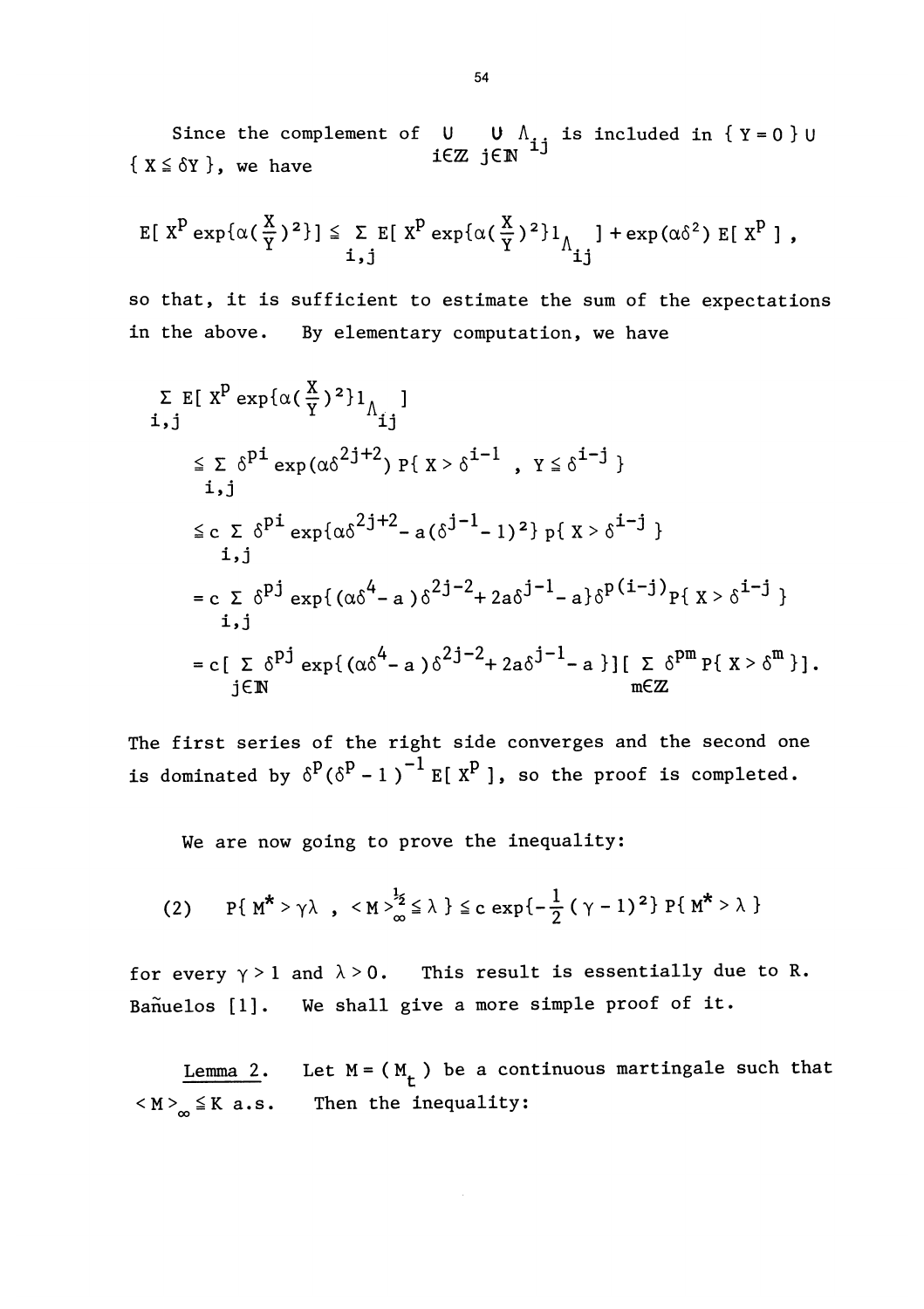(3) 
$$
P{ M^{\star} > \lambda } \leq c \exp{(-\frac{\lambda^2}{2K})}
$$

holds for every  $\lambda > 0$ .

<u>Proof</u>. Consider the process  $Z_t = \exp(M_t - \frac{1}{2} < M>_{t})$ , which is clearly a uniformly integrable martingale. Noticing that  $Z_0 = 1$ , we have  $E[exp(M_{\odot} - K/2)] \leq E[ Z_{0} ] = 1$ , so that  $E[exp(M_{\odot} ) ] \leq exp(K/2)$ . Since this is valid for  $-M$ , we have

$$
E[\exp(\ |M_{\infty}| \ )] \leq 2 \exp(\frac{K}{2})
$$

and replacing M by  $\frac{\lambda}{K} M$ , we obtain

$$
E[\exp\left(\frac{\lambda}{K} \left| M_{\infty} \right| \right)] \leq 2 \exp\left(\frac{\lambda^2}{2K} \right)
$$

On the other hand, we have  $E[ M^{*n}] \leq 4 E[ |M_{\infty}|^{n}]$  for  $n \geq 2$  by Doob's inequality and  $E\left[\frac{\lambda}{K}M^* \right] \leq \text{const.} \exp(\lambda^2/2K)$  by Davis' inequality. Thus, expanding exp., we find

$$
E[\exp\left(\frac{\lambda}{K}M^{\star}\right)] \leq 2 \exp\left(\frac{\lambda^2}{2K}\right)
$$

Then (3) follows at once from Chebyshev's inequality.

By conditioning (3), we obtain

(3') 
$$
P{M^* - M^* \choose T} > \lambda
$$
,  $T < \infty$   $\leq c \exp(-\frac{\lambda^2}{2K}) P{T < \infty}$ 

for each stopping time T, where  $M_t^* = \sup_{s \le t} |M_s|$ . We are now ready to prove (2)

Proof of i) of the theorem. For each fixed  $\lambda > 0$ , we define